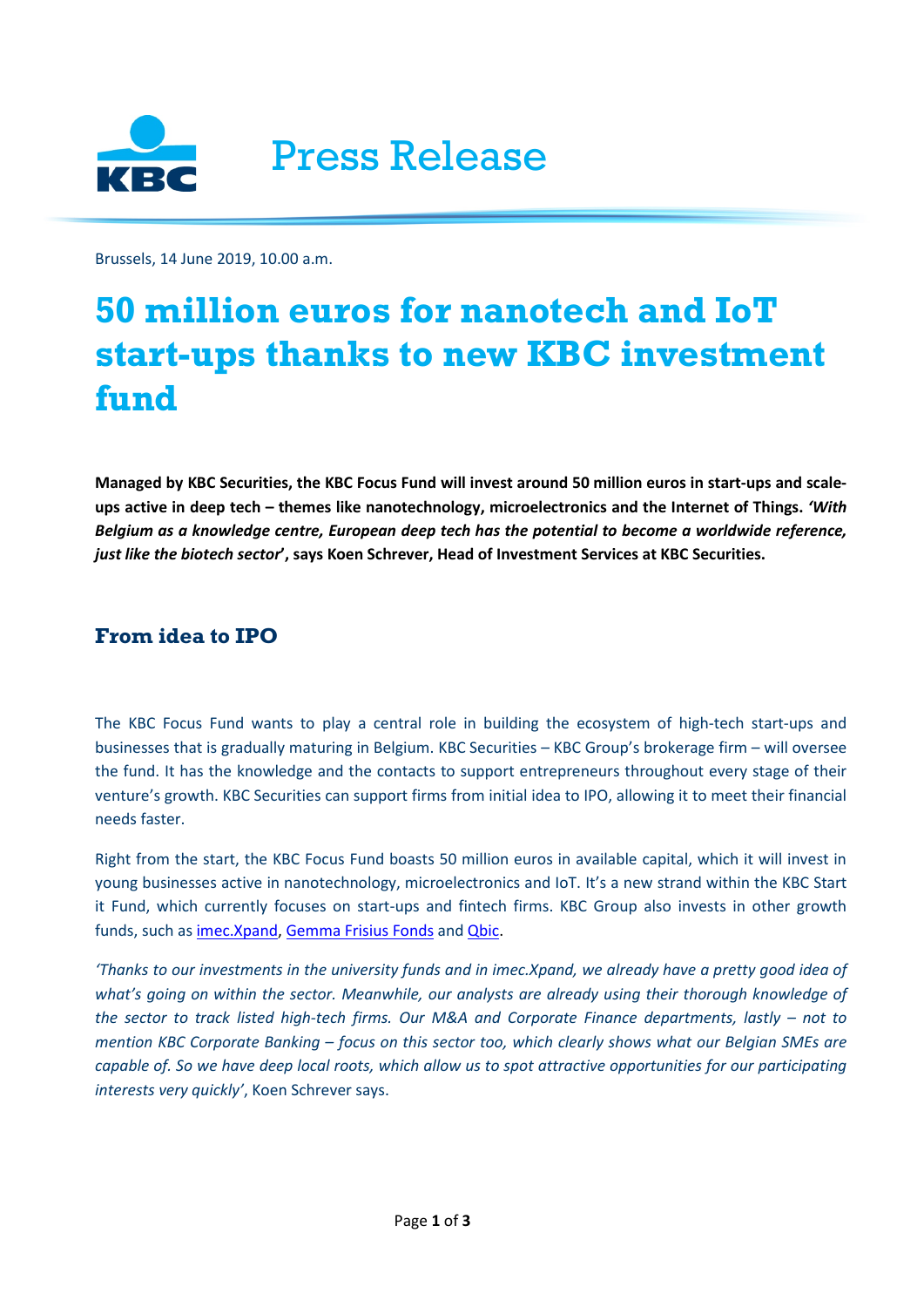# **Promising deep-tech ecosystem**

*'You need three things if you want to develop a promising ecosystem', Koen Schrever continues. 'First and foremost, there have to be outstanding research institutions in place, with which to attract talent from all over the world. Next up, entrepreneurs – preferably serial entrepreneurs – are important when it comes to building the businesses. And the last element is obviously institutions and investors willing to finance this risk',* he concludes.

If all three of those pillars are present, you have the basis for a promising ecosystem. The life sciences and biotech sectors are excellent examples in Belgium. KBC Securities is convinced that all three ingredients for the deep-tech sector can be found in our region.

*'Thanks to imec, the High Tech Campus in Eindhoven, and the Belgian universities, the first requirement is certainly met. And the entrepreneurship built up in the life sciences and biotech is also set to extend into deep-tech fields. When it comes to financing, KBC Group can provide the necessary boost',* Koen Schrever stresses.

### **Facts and figures**

The KBC Focus Fund comprises 50 million euros in available capital. It has recruited two strong investment managers, who will work with Koen Schrever to seek out attractive investments and provide companies with professional guidance.

• [Nuno Carvalho](https://www.linkedin.com/in/carvalhonuno) joins from Bekaert, where he oversaw all the firm's acquisitions and investments. He also chaired the Corporate Venturing Network.

• [Rudi Severijns,](https://www.linkedin.com/in/rudiseverijns) meanwhile, has wide experience as an investment manager with various investment companies, including Gimv, Capital-E and, most recently, ING and BAN Vlaanderen's Ark Angels Activator Fund.

#### **About KBC Focus Fund**

The KBC Focus Fund is a € 50 million venture capital fund focusing on deep tech, with the ambition of helping to raise sectors active in nanotechnology, microelectronics and the Internet of Things to the next level. The fund will be active in Belgium and the surrounding countries, where a number of acknowledged centres of expertise for these technologies are located.

The KBC Focus Fund, which KBC Securities will manage, will build on KBC Group's network and expertise. KBC Securities enjoys a solid knowledge of the tech ecosystem within and beyond Belgium, with teams experienced in M&A, Corporate Finance and Research & Sales. As part of the KBC Group, the KBC Focus Fund aims to be a long-term partner for entrepreneurs.

For more information, see <https://www.kbcsecurities.com/investment-services/kbc-focus-fund>